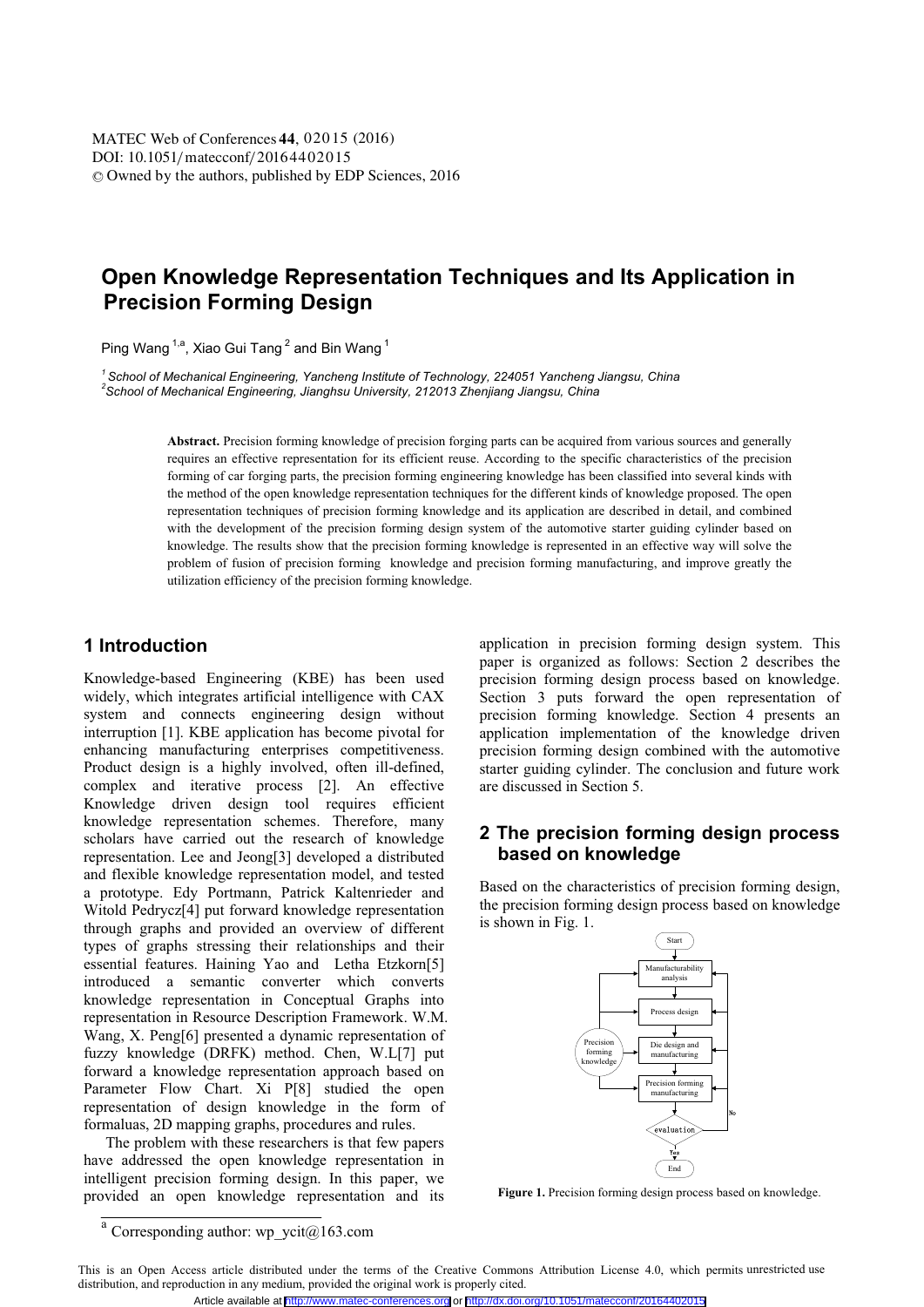Precision forming design, especially the precision forming design of complex product is a highly involved, often ill-defined, complex process in which design engineers perform a large number of activities related to creating and evaluating solutions. Most of these activities depend upon the design knowledge obtained in previous projects. In order to improve the efficiency and quality of the precision forming design of car forging parts, precision forming knowledge should be properly fused with forming design process.

## **3 The open representation of precision forming knowledge**

According to characteristics of the precision forming of car cold/warm forging parts, the precision forming knowledge is usually classified into four categories, namely, process design knowledge, die design knowledge, numerical simulation knowledge and forming processing knowledge. As shown in Fig.2.



**Figure 2.** The classification of precision forming knowledge.

#### **3.1 The open representation of formulas knowledge**

There are many formula requires an effective representation for its efficient reuse in the process of precision forming design. The BNF (Backus Naur Form) representation is usually used to represent the knowledge. The paradigm is as following:



#### **3.2 The open representation of graphs knowledge**

Engineering graphs are common forms of precision forming knowledge. The BNF representation of graphs knowledge is described as following:

<graph knowledge>::=<query statement ><graph data > <query statement >::=<graph X>|<graph Y> <graph data >::=<graph name> <original data>

## <X data> <Y data>

## **3.3 The open representation of table knowledge**

Engineering table knowledge is usually stored in relational database, and the designers can easily query some parameter values with the help of query statements. The BNF representation of table knowledge can be described as following:

<table knowledge>::=<query statement> <table data >

<query statement>::=<query parameter> <table name>

<parameter field > <conditions>

<table data >::=<table name><fields> <records>

#### **3.4 The open representation of rule knowledge**

In the process of precision forming design, process rules are usually used to represent the empirical domain knowledge. The BNF representation of process rules is as follows:

<rules>::=IF{<conditions>}THEN{<conclusions>}

<conditions>::=<variable><predicate> < attribute value >|<facts>

<conclusions>::={<statements>|<operations>}

<statements>::={<statement items>} <operations>::={<operation functions>}

#### **3.5 The open representation of process knowledge based on fuzzy logic**

The fuzzy sets and membership function in fuzzy mathematics can be used to represent the uncertainty process knowledge in the precision forming design development.

If U domain is numerical domain, and the process knowledge can be described by numerical values, the membership function of U domain fuzzy subset can be defined as a linear function with parameters, namely:

$$
\mu_A(x, a, b, c, d) = \begin{cases}\n0 & x \le a \\
\frac{x-a}{b-a} & a < x \le b \\
1 & b < x \le c \\
\frac{d-x}{d-c} & c < x \le d \\
0 & d < x\n\end{cases}
$$
\n(1)

Where, a, b, c and d denote respectively design parameters, and a value is less than b value, b value is less than or equals to c value, c value is less than d value.

#### **3.6 The open representation of case knowledge**

In the process of precision forming design, there are much forming design support knowledge, such as part name, part material, part shape and similar parts forming design etc., the open representation of case knowledge is as follows:

CASE INSTANCE: Case\_No Name\_of\_part: Material of Part: MaterialType of part: Shapetype of part:  $\ddotsc$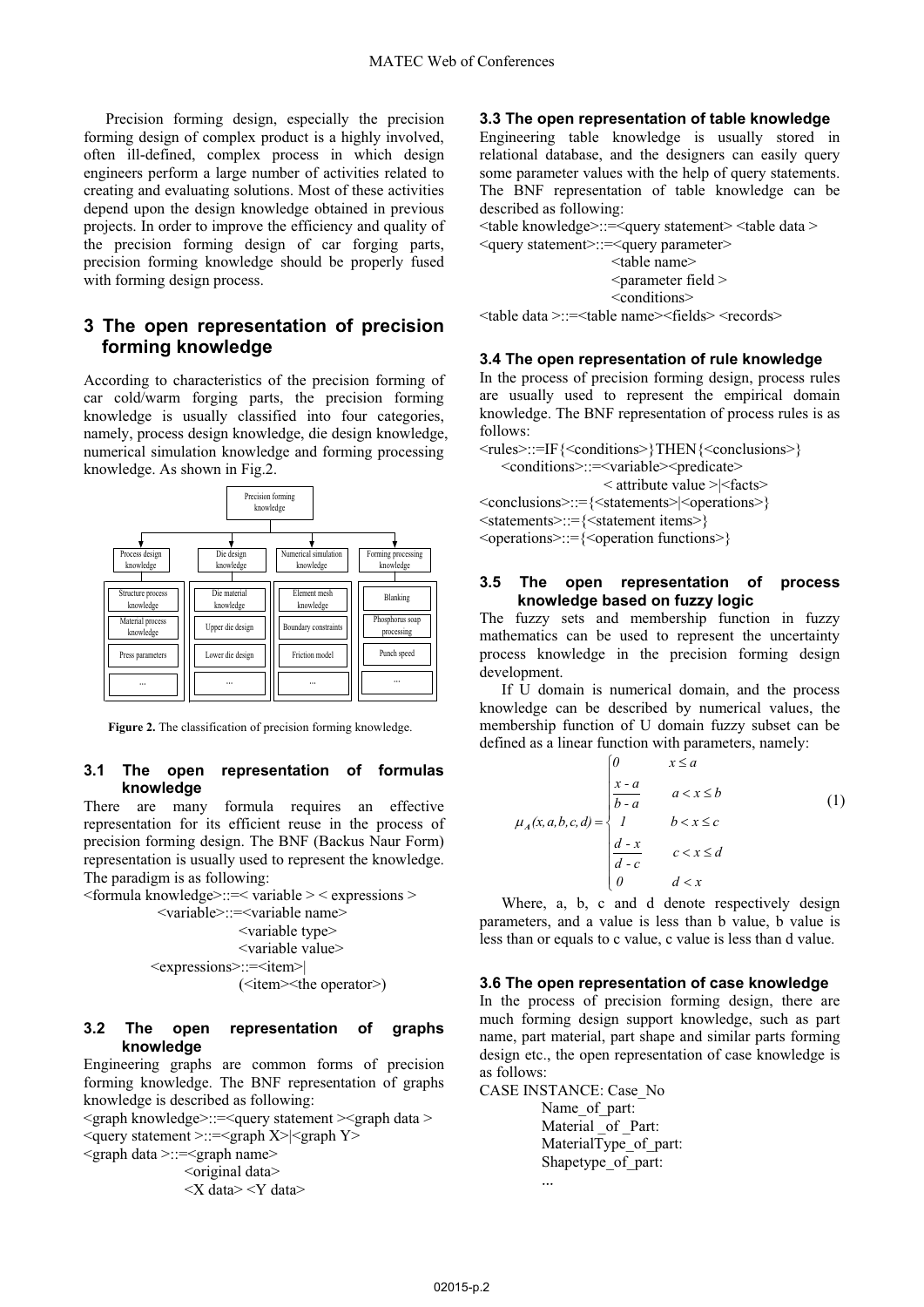**SOLUTION** Process\_file\_Name: Part file Name: Part file path:

…

END

#### **3.7 The open representation of object-oriented precision forming knowledge**

The method of object-oriented knowledge representation provides the approach of integrating forming process knowledge into forming design. These methods include abstraction, encapsulation, inheritance and polymorphism. The open representation of object-oriented precision forming process knowledge is as follows:

Object::=(object name, data structure, the method sets, message interface)

#### **3.8 The open representation of precision forming knowledge based on artificial neural network**

For the open knowledge representation of multiple inputs and multiple outputs precision forming process knowledge, the BP neural network is usually adopted, as shown in Fig. 3.



**Figure 3.** The BP neural network.

## **4 Application case**

Automotive starter guiding cylinder (as shown in Fig.4) is the critical part of automotive starter transmission system, it works in a complex condition, and it has to meet the requirements for the excellent mechanical properties. At present, most automotive starter guiding cylinders are manufactured by precision forming, in which is characterized by low cost, high productivity, high precision and excellent mechanical properties. As there is so much design knowledge involved in the forming process, therefore, it can greatly improve the efficiency of the precision forming technology and die design to incorporate design knowledge and forming process, and realize the reuse and sharing of knowledge.



**Figure 4.** Automotive starter guiding cylinder.

This study proposes an open knowledge representation of the automotive starter guiding cylinder precision forming based on NX 7.5 software platforms with the help of NX/OPEN API tools, and realize the integration of precision forming design knowledge and precision forming design process. NXOPEN API is open programming interfaces of NX software. NX/OPEN API consists of C++ API, C# API, VB.NET API and Java API. Fig. 5 shows the interface of the automotive starter guiding cylinder precision forming design system based on KBE.



**Figure 5.**The interface of precision forming design based on KBE

#### **4.1 The open representation of precision forming design formula**

The complicated shape coefficient of extrusion  $F_k$  is often checked in the precision forming design, and the formula of the complicated shape coefficient of extrusion is as follows:

$$
F_K = \frac{V_0}{V_1} \tag{2}
$$

Where, V0 is the preformed blank volume, V1 is the volume of final forming part.

The knowledge representation of formula (2) is as follows:

$$
FK = (V0) / (V1)
$$

#### **4.2 The open representation of graphs in the precision forming design**

Engineering graphs are common forms of precision forming design knowledge. Fig. 6 is the Z-versus-stroke graph for the automotive starter guiding cylinder precision forming, where Z is the forming load, stroke is the extrusion displacement.



**Figure 6.** The Z-versus-stroke curve.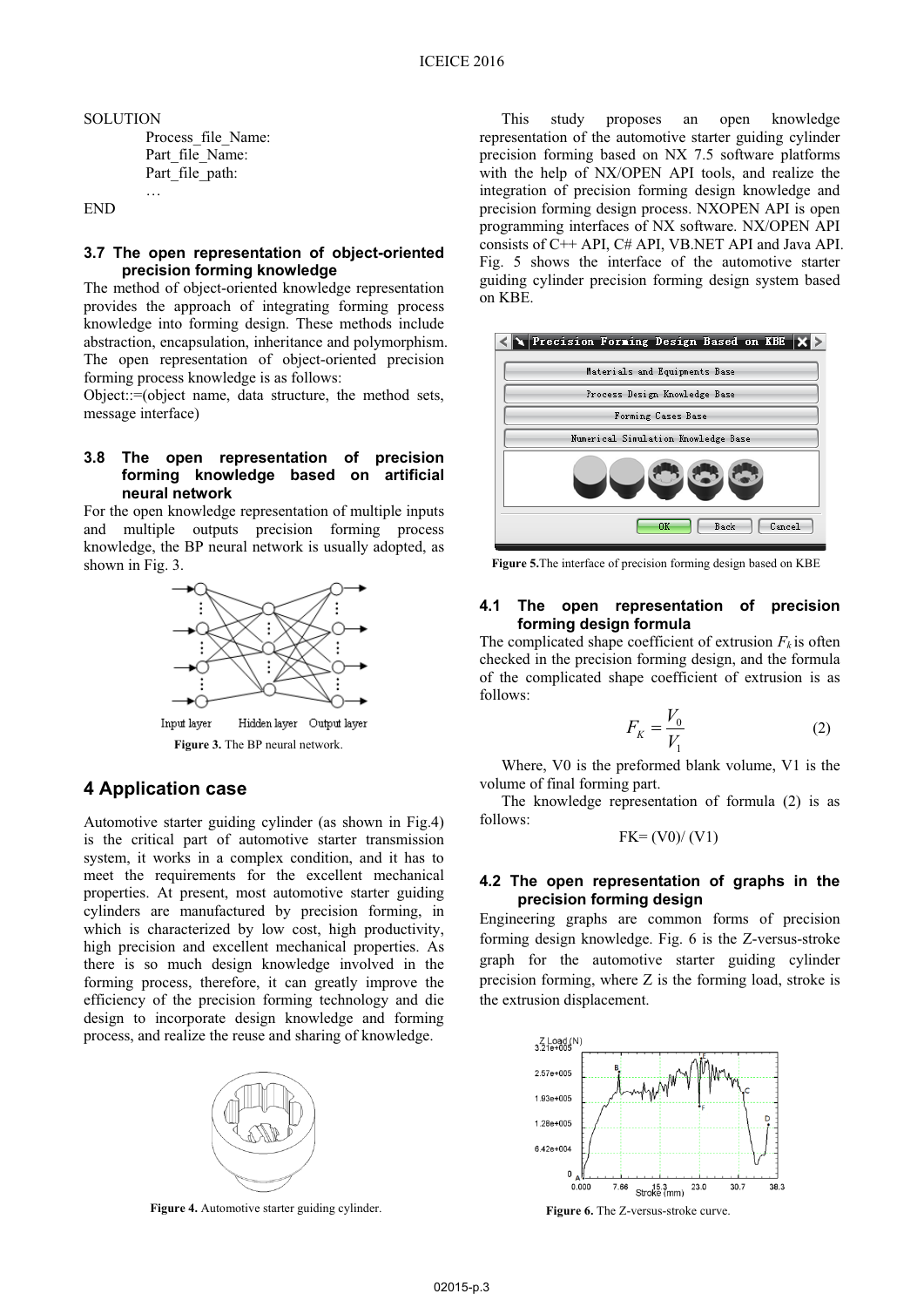The BNF representation of graphs knowledge is described as following:

<graph knowledge>::=<query statement ><graph data >

<query statement >::=<graph X>|<graph Y>  $\epsilon$  <graph data >::= $\epsilon$ Z\_load\_curve>

 $\leq$ original data $\leq$ 0.0 $\leq$ 0.0 $\leq$ 

## **4.3 The open representation of table knowledge in the precision forming design**

Table 1 is the parameters of the final forged part and the billet for the automotive starter guiding cylinder precision forming.

| Parameter                      | Unit   | Value             |
|--------------------------------|--------|-------------------|
| The diameter of billet guiding | mm     | 16                |
| hole                           |        |                   |
| The height of billet guiding   | mm     | $34 + 0.5$        |
| hole                           |        |                   |
| Teeth number of helical        |        | 6                 |
| involute spline                |        |                   |
| The lead of helical involute   | mm     | 120               |
| spline                         |        |                   |
| Helical angle                  | degree | 25.6611           |
| Normal module                  | mm     | 1.37846           |
| Direction of turning           |        | right             |
| Pitch diameter                 | mm     | 16.609            |
| Circumferential module         | mm     | 1.52929           |
| root diameter                  | mm     | $20.635 \pm$      |
|                                |        | 0.075             |
| outside diameter               | mm     | $16.949 \pm 0.15$ |
| standard pitch diameter        | mm     | 18.351            |
| Pressure angle                 | degree | 30                |

**Table 1.** The parameters of the final formed part and the billet.

The open representation of table 1 knowledge is as follows:

The forming parameters=Table ("The parameters of the final formed part and the billet", the forming parameters, the value of the parameter)

#### **4.4 The open representation of case knowledge in the precision forming design**

The case knowledge of automotive starter guiding cylinder mainly includes parts name, parts material, the extrusion speed of the punch, forming temperature, friction coefficient and the stress and strain distribution in the forming process. The open representation of case knowledge is as follows:

CASE INSTANCE: Case\_No. ASGC

Name\_of\_part: ASGC

Material \_of \_Part: 20CrMo

MaterialType\_of\_part: Metal

Shapetype\_of\_part: Axially Symmetrical Parts Punch speed: 12

Forming\_temperature:20

 $\ddotsc$ 

SOLUTION ASGC

…

Process\_file\_Name:ASGC\_process\_file Part\_file\_Name:ASGC.stl Part\_file\_path:D:\ASGC

END

Fig. 7 shows the stress distribution of forming process in the forming case base.



Figure 7. The stress distribution of forming process.

## **5 Conclusions**

In this study, an open representation of precision forming design knowledge is proposed, and it can help capture design knowledge from various sources in the precision forming design process, and can effectively realize the fusion of precision forming design knowledge and precision forming process. The methods proposed are shown to be useful for precision forming knowledge reuse. In our future work, we will study how to enable designers to formulate complex knowledge queries so that relevant precision forming design knowledge can be recommended automatically.

# **Acknowledgment**

The project was supported by joint innovation project of Jiangsu Province under Grant BY2015057-28.

# **References**

- 1. J. Hu, Y.H. Peng, D.Y. Li, J.L.Yin, Robust optimization based on knowledge discovery from metal forming simulation, Journal of Materials Processing Technology, 187-188, 698–701(2007)
- 2. Chandrasegaran, Senthil K., et al. , The Evolution, Challenges, and Future of Knowledge Representation in Product Design Systems, Computer-Aided Design, 45,204–228(2013)
- 3. Lee, J. and Y. Jeong, User-centric Knowledge Representations Based on Ontology for AEC Design Collaboration",Computer-Aided Design 44,735– 748(2012)
- 4. Edy Portmann, Patrick Kaltenrieder and Witold Pedrycz, "Knowledge representation through graphs", Procedia Computer Science 62 ,245–248(2015)
- 5. Haining Yao, Letha Etzkorn, "Automated conversion between different knowledge representation formats", Knowledge-Based Systems, 19,404–412,(2015)
- 6. W.M Wang,W.M. Wang, X. Peng, Dynamic representation of fuzzy knowledge based on fuzzy